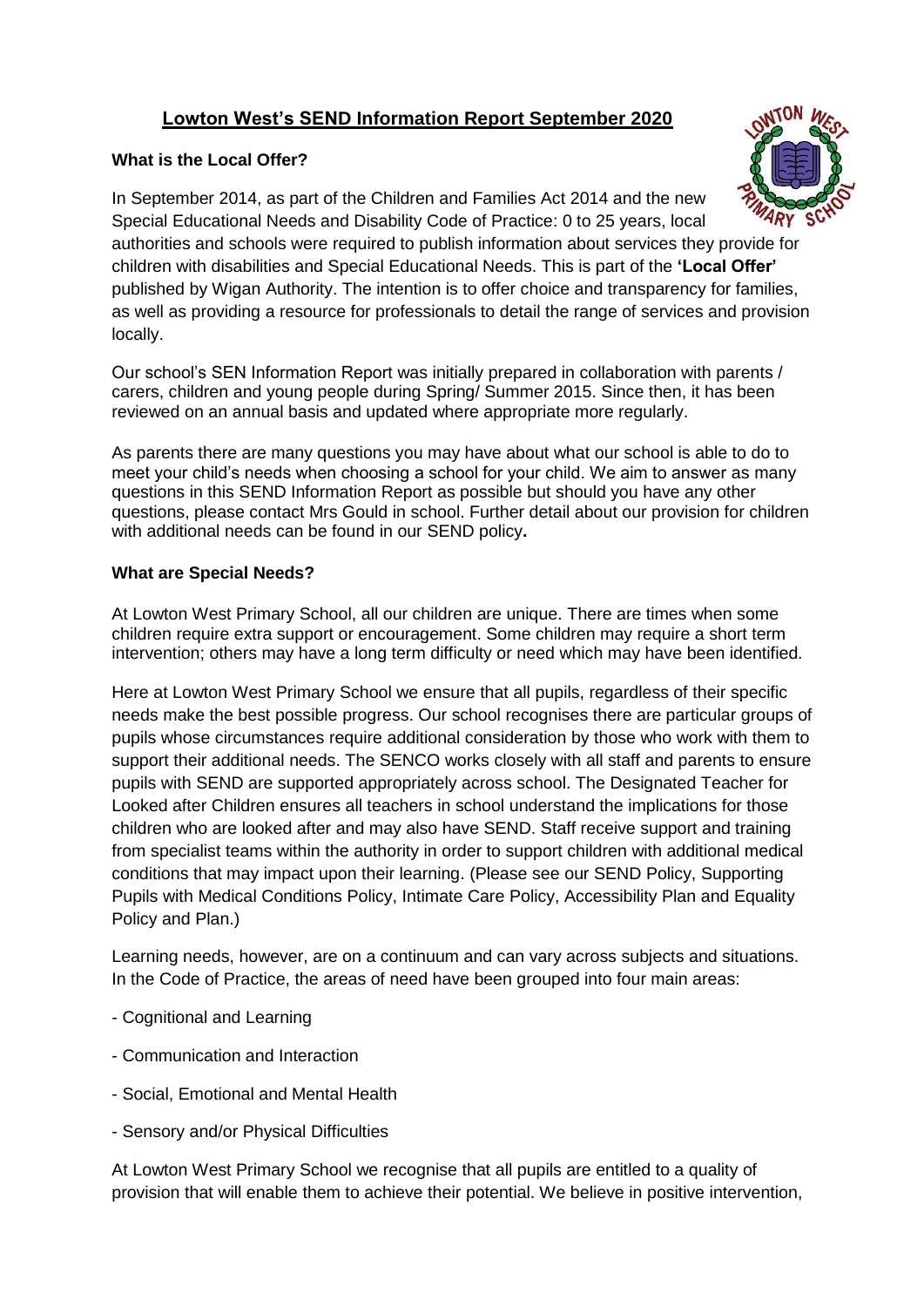removing barriers to learning, raising expectations and levels of achievement and working in partnership with our families and other agencies in order to provide a positive educational experience for all our pupils including those with a special educational need or disability.

## **Getting extra support**

## **How will the school know if my child needs extra help?**

At Lowton West, we offer a high level of support to both children and parents/ carers with additional needs. Home/school links are crucial and aid success in meeting children's needs. We provide effective support for children with special educational needs and disabilities, starting from our first contacts with parents and carers when a child enters our school. We make sure that additional needs are identified early and we offer a range of provision according to identified needs. We work with a range of other professionals to make sure that all children receive the support they need to do well at school.

Lowton West has a clear system in place to help identify when children need extra help. Upon entry to school, no matter when a child starts (whether that is starting school in Reception or joining another class at any point in the year) assessments are carried out by their class teacher in order to identify if a child may have special educational needs.

Assessments are also carried out regularly. Further assessments may be carried out if additional needs are identified or if the class teacher has concerns about the progress a child is making. The class teacher, in consultation with the School SENCo, will then put into place a programme of support for that child. This provision will be discussed with parents and will be reviewed regularly by the class teacher and the SENCO. Depending on the progress made, school may then decide to identify the child as receiving SEN Support.

School will use age appropriate tests to assess academic progress, which may include the use of phonic assessments, Read Write Inc, Salford Reading, AQA and NFER assessment material, Maths Recovery assessments and the testing of Common Exception Words.

The team involved with your child, including the class teacher, SENCo and any other service who may be involved, such as Health, will assess if your child has additional needs. The class teacher will complete an audit of your child's needs using the school's Assessment Indicators for each of the four main areas. This will indicate if additional assessments are required. School staff complete a Graduated Approach checklist for the school SENCo, outlining the area(s) of concern and a meeting will be held with the class teacher, SENCo, parents and child (if age appropriate) to discuss the support that may be offered through the additional school services.

## **Dedicated contacts at the school**

## **What should I do if I think my child may have special educational needs?**

If your child is already a pupil at Lowton West your first point of contact is your child's class teacher. There are regular opportunities to discuss your child's progress throughout the year, including the Autumn Parents' Evening where targets are discussed and set for the year, and Parents' Evenings in the Spring/ Summer Term. You can however make appointments at any time if you are worried about anything or would like to discuss any concerns you may have.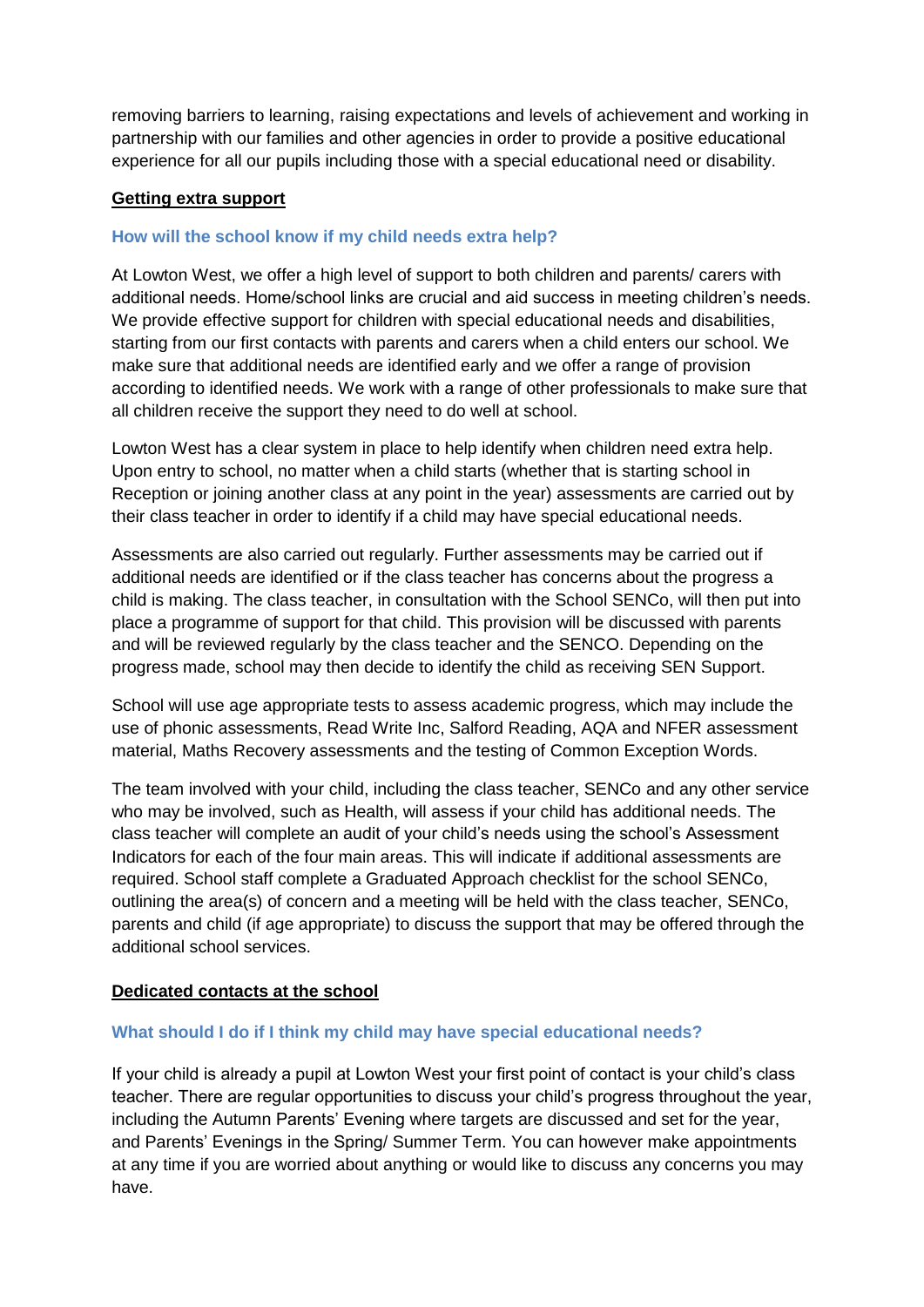Share your concerns with the class teacher, who will discuss with you the support or interventions your child is already receiving and the progress they are making. The class teacher will then share you concerns with the SENCo and discuss next steps for your child. When extra support or help is put into place, this will be talked through with you. Meetings with class teachers may also include the school SENCo who can offer additional support and advice relating to other support services that school may wish to make a referral to.

The role of SEN Coordinator (SENCo) is – Mrs N. Gould, Deputy Headteacher.

Our SEND Governor is - Mrs L. Pouncey

If you are a new parent to school, please contact school to discuss your child's needs with a member of the Senior Leadership Team and/or SENCo.

**How does school work with pupils and their families?**

*At Lowton West Primary School we want to ensure that every child receives provision which maximises their enjoyment and achievement.*

We recognise that consultation with pupils and their families is central to securing success for all our pupils. In order to ensure that pupils and their families feel fully involved in their SEND provision we use the following strategies:

- Regular conversations with parents to discuss their child's progress in school, what we are doing to help and any concerns/suggestions the family have.
- We believe that pupils should be fully involved in reflecting upon their learning and how well they are doing. Teachers and teaching assistants use many ways to enable pupils to consider their strengths and to express any difficulties they may be experiencing.
- We encourage an open door policy. We recognise that parents may have concerns at any time in the school year and we would encourage parents not to wait until the next meeting to discuss these.
- Parents are always welcome to call into school to see someone if we can't see them there and then we will make an appointment to do so as soon as possible.

## **Range of support available to my child and the decision making process**

## **How will school staff support my child and how will everyone know how my child is doing?**

When a child is identified as having additional needs a Support Plan will be produced. This will be developed in consultation with the class teacher, SENCo, parents and where appropriate the child themselves. The plan sets out the child's targets, linked to the interventions they access and the support they will receive to help them achieve these targets in a specified timescale. The Support Plan is reviewed regularly by the school team working with your child. This will include the class teacher, teaching assistant and any additional teachers employed by school to deliver SEN Interventions. Through discussing your child's next steps, school will plan provision to support your child. The provision will be personalised to meet the needs of the child. You will be informed who will work with your child to support their targets and how often this support will take place.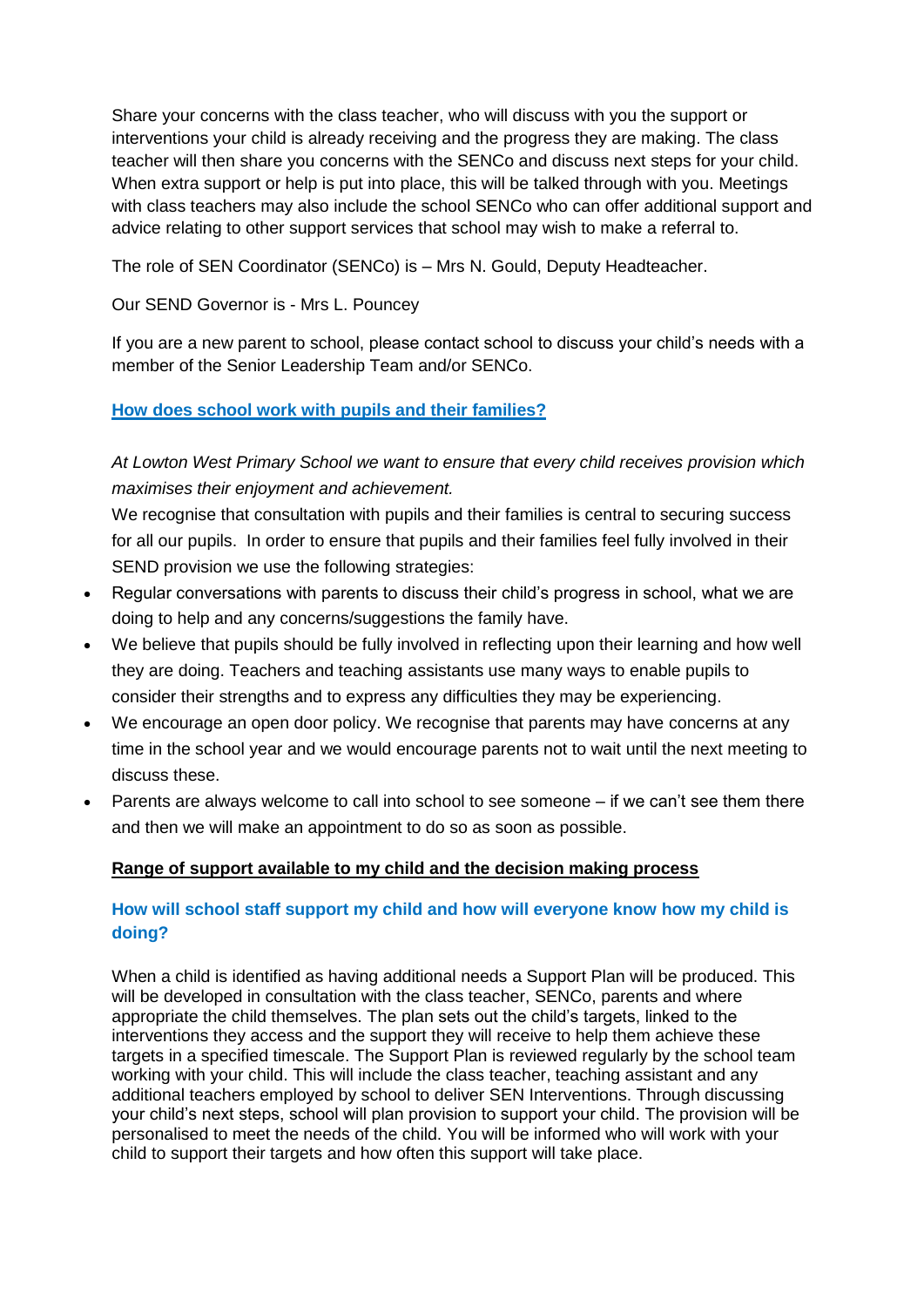Parents are invited to review meetings to discuss progress made and next steps. This may be planned in to Parents' Evenings or separately. Additional meetings may also take place during the year. This can sometimes include the discussion of referrals to other agencies for additional assessment for specific needs or support. Further assessments may involve a specialist such as the school's TESS team (Targeted Education Support Service), Educational Psychologist or Speech and Language Therapist. This will be explained by the SENCo at the meeting.

Where a pupil is identified as having SEN, school takes action to remove barriers to learning and put effective provision in place. This support takes the form of a four-part cycle (Assess, Plan, Do and Review), where decisions and actions are revisited, refined and revised with a growing understanding of the pupil's needs and effective support to ensure the pupil makes good progress.

## **How will decisions be made regarding the type of support my child will receive and how will parents be involved?**

School receives a special educational needs budget which is used to provide children with support and resources, over and above what they would usually receive in school. The SENCo, in consultation with the Head Teacher, will make a decision about how much support a child receives, based on their individual needs and the resources needed to meet these needs. As a child's needs change, then the provision and resources they receive will also change. Advice will be gathered from a range of outside agencies to ensure that the resources allocated are appropriate for that child's needs. All provision will be discussed with parents and carers, including the impact of the support. When the impact of individual interventions and support is measured and evaluated, they will be adapted as necessary. If a child has been receiving support for 2/3 terms and there are still concerns over the lack of progress a child is making, then the child will be assessed against specific criteria. If the child meets these criteria and school feel they need more intensive support, then an application to the Local Authority for an Education Health Care Plan (EHCP) may be considered, which would, if successful, provide the school with extra funding to meet that child's needs. This extra funding would be used for specific support as well as purchasing resources which the child needs to fully access the curriculum.

Parents/carers are fully included in all aspects of their child's assessment process and decision making. Parents are given copies of any specialist assessment reports and can discuss them with the SENCo and class teacher. Their opinion is sought during any review or assessment process and they are invited to attend consultations as part of Educational Psychologist involvement.

This review process may lead to the need for an Education, Health and Care Plan, for children who require Exceptional Support. Parents and, where appropriate, pupils are fully included in developing an EHC Plan, throughout the assessment process and are invited to offer views and information to support the EHC plan. The content of the plan is also shared with parents at all stages.

#### **Working with External Agencies**

Planning and Review Meetings take place in the Autumn and Spring Term with the TESS Link Teacher and Educational Psychologist and the school SENCo. As a result of these meetings, EP consultations and TESS observations, training, consultations and assessments are organised throughout the year for identified pupils from KS1 and KS2. Referrals are also made throughout the year to the agencies such as the Speech and Language Therapist, Outreach Support Team, Sensory Support Team, CAMHS and Occupational Therapist.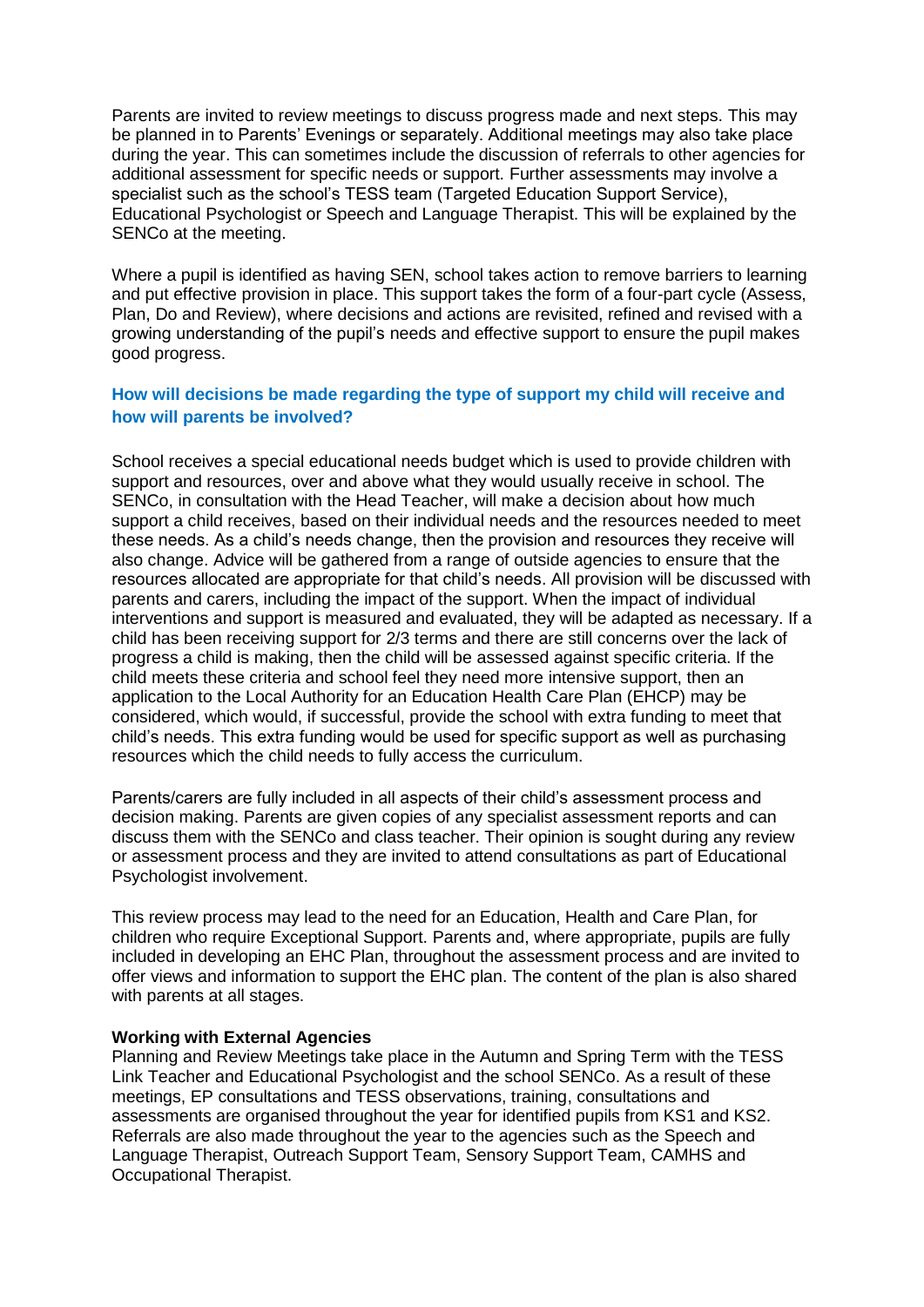## **External Agencies used throughout the year include:**

Educational Psychology Service (EPS) Targeted Educational Support Service (TESS) Schools Outreach Service Speech and Language Therapist (SALT) Sensory Support Education Team for pupils with visual and hearing impairments (SSET) Virtual Schools Team Physical Disabilities Outreach Team Physiotherapist Occupational Therapist (OT) School Nurse Wigan Family Welfare Service – counselling service Child and Adolescent Mental Health Service (CAMHS) Primary Child Mental Health Team (PCMHT) Ethnic Minority Achievement Service (EMAS) Start Well Services

Class teachers work closely with the school SENCO, parents and other professionals to ensure children receive appropriate support. The SENCO works closely with the Senior Leadership Team and School Governing Body in order to assess and review the progress of pupils with special educational needs. The Governing Body review policies and are updated upon SEND practise through regular SEND reports. The school SENCo also meets with the SEND Governor throughout the school year. The Senior Leadership Team also report comparative pupil data termly to the Governing Body in order to track the progress of vulnerable groups across school in relation to closing the gap for all pupils.

## **How will the curriculum be matched to my child's needs?**

There are different kinds of support available to children at Lowton West. Your child will initially be supported by their class teacher, through quality first teaching. Class teachers personalise learning to match the provision to the needs of every child. Beyond quality first teaching school can provide:

- Curriculum adaptations/differentiation
- Support for behaviour
- Specified individual support
- Support for health needs and Individual Care Plans
- Grouping of pupils
- Specific individual support to address potential areas of difficulty
- Specialist teaching groups
- Support for communication needs/ speech and language interventions
- Sign along support
- Nurturing Talk and R-Time
- Sensory Time
- Circle Time
- Individual counselling CAMHS and Wigan Family Welfare Service
- Anger Management and Social Skills
- Zones of Regulation

### **How will you help me support my child?**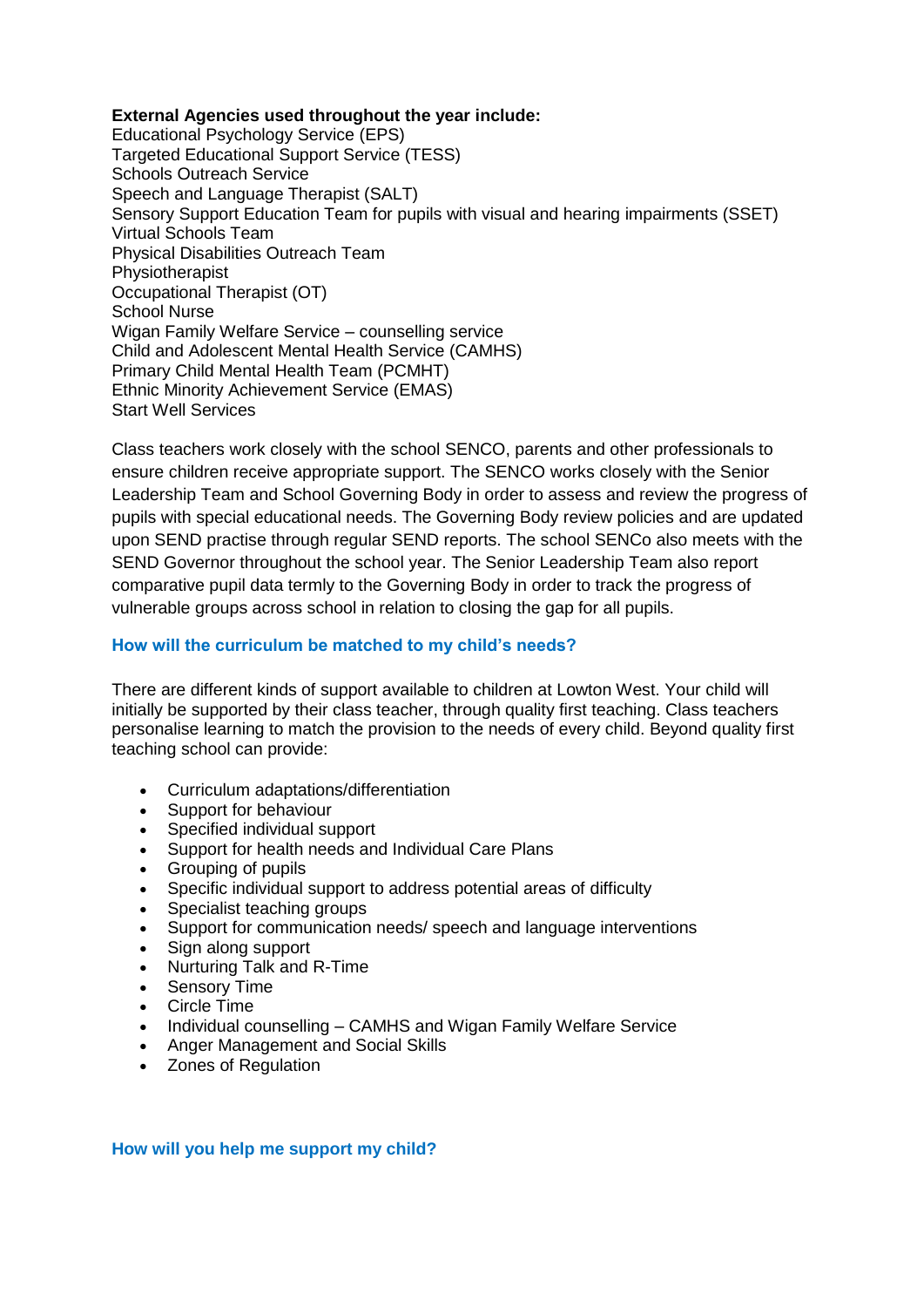Parents are kept informed at all stages in the process of identification and assessment of needs. They are encouraged to share information and can also obtain advice on how to help at home with any particular aspect of parenting, e.g. managing behaviour at home.

During the review meetings with parents, teachers will offer advice on how you can support your child at home. They can also provide additional learning packs and homework based upon their targets and next steps.

Workshops in phonics and reading are held for parents of Foundation Stage and KS1 and new Foundation Stage parents and pupils are invited to attend Inspire sessions. Parents receive Welcome Newsletters and regular updates from class teachers on curriculum news and how to support your child at home with their learning. Year 6 teachers also hold SATs meetings or share information regarding the end of KS2 SATs.

### **What support will there be for my child's overall well-being?**

School works very closely with parents to ensure every child receives appropriate pastoral, medical and social support. All classes in school have a SEND cohort file and Pastoral file, where important information about that child is recorded and can be accessed by the class teacher and Senior Leadership Team. Information will include medical needs, up-to-date Health Care Plans and information about any health or therapy services the child may access.

If your child has a medical need, an Individual Health Care Plans will be written in partnership with parents. These can also include advice from Health professionals such as the school nurse, Physical Disabilities Outreach Team, Physiotherapists, Occupational Therapists and Paediatricians and staff in school will be briefed as to the child's needs. School can offer support for children with social, emotional and mental health needs. This can be offered through one to one or small group focused work in school or referrals made to services such as Wigan Family Welfare Service, Start Well or CAMHS.

A large team of staff receive Emergency First Aid training, a number of our staff receive extra First Aid training and a number of staff, including our Reception staff are Paediatric First Aid trained. Medication can be given in school if it is essential that it is given at a specific time of day. Parents are asked to complete the appropriate medical documents with a member of staff, in line with our Medicines in Schools policy. School also provides training where appropriate for staff working with children with medical needs, such as manual handling training and works closely with the Diabetes Nurses, School Nurses, Outreach Teams and Physical Disabilities Team to ensure all our pupils are supported appropriately.

Additional information can be found in our school policies which are available on the school website, including:

- Medicines in Schools Policy
- Health, Safety and Welfare Policy
- Supporting Pupils with Medical Conditions
- Anti-Bullying Policy
- Positive Behaviour Management and Discipline Policy
- Safeguarding Child Protection Policy
- Accessibility Plan
- Equality Policy and Equality Plan
- Intimate Care Policy

**Have the staff who support my child received specialist training in SEND?**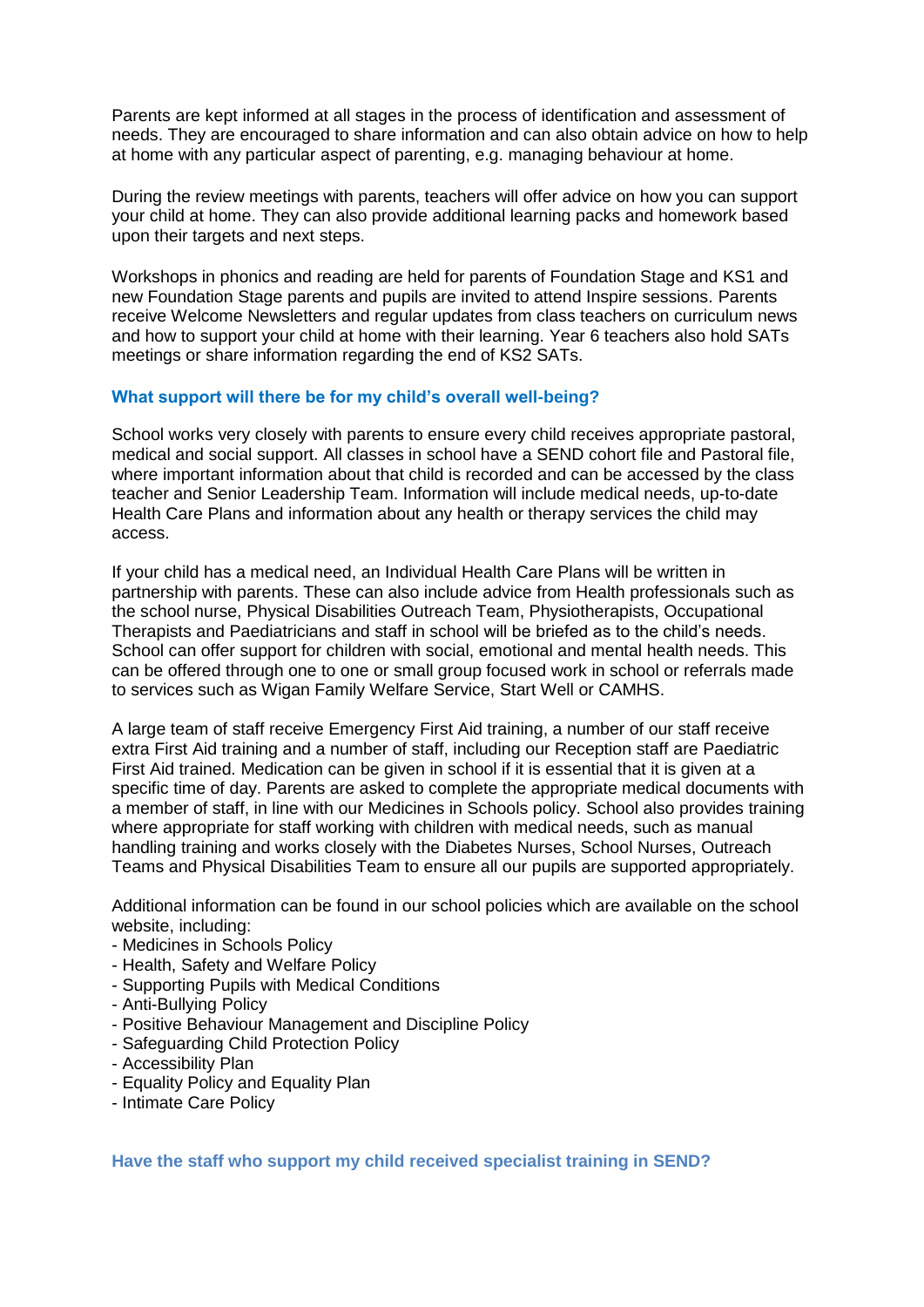The Senior Leadership Team, in partnership with the school SENCO identify training needs and have a detailed training plan for teachers and support staff.

Training needs are identified through Pupil Progress Meetings and annual Performance Management reviews with staff and consultations with the school SENCO, TESS Team and other multi-agency partners. Our SENCo organises SEND training through specialist providers such as our TESS Team, Educational Psychologist, EMAS team, Sensory Support, Speech Therapist, CAMHS, Occupational Health and Outreach teachers where necessary. In addition, our SENCO delivers regular SEND training through an extensive CPD programme and regular staff briefings

As well as courses and support provided from these specialist providers, the school's SENCo attends termly LA Inclusion Meetings and the SEND Conferences in order to receive regular updates and information regarding SEND. The SEND Reports for Governors highlight identified training for the last academic year and specialist training currently identified for the next academic year.

Mrs Gould, our school SENCO has completed the National Award for SEN Co-ordination at Edge Hill University.

### **Individual members of staff received training related to:**

- Team Teach
- Autism
- Talking Partners Programme
- Maths Recovery Programme
- Positive Handling Plans
- Zones of Regulation
- Attachment Awareness and Trauma Training
- Education, Health and Care plans and Person Centred Planning
- Therapeutic Groups
- SEN Award at Edge Hill University
- Child Bereavement Training
- Supporting Reading
- Dyslexia Awareness
- Read Write Inc.
- Emotionally Friendly Schools
- Anxiety and Resilience supporting pupils in school (CAMHS link worker)

- Additional support from Outreach Teams, the Targeted Education Support Service and the Behaviour Support Team

### **Accessibility of the school**

#### **How is the school accessible to children with SEND?**

In accordance to the Equality Act 2010, school is fully accessible for children with SEND, including wheelchair users, with a hygiene room and therapy room available for pupils to use. School works closely with health professionals, including the school nurse, Physical Disabilities Team, Occupational Therapy and Physiotherapist Team, in order to ensure pupils with physical disabilities can access all school facilities effectively when starting school. School also provides access for individual pupils to additional sensory resources.

School also works with the Sensory Support Education Team (SSET) in order to support pupils with Visual or Hearing Impairments in relation to the auditory and visual environment.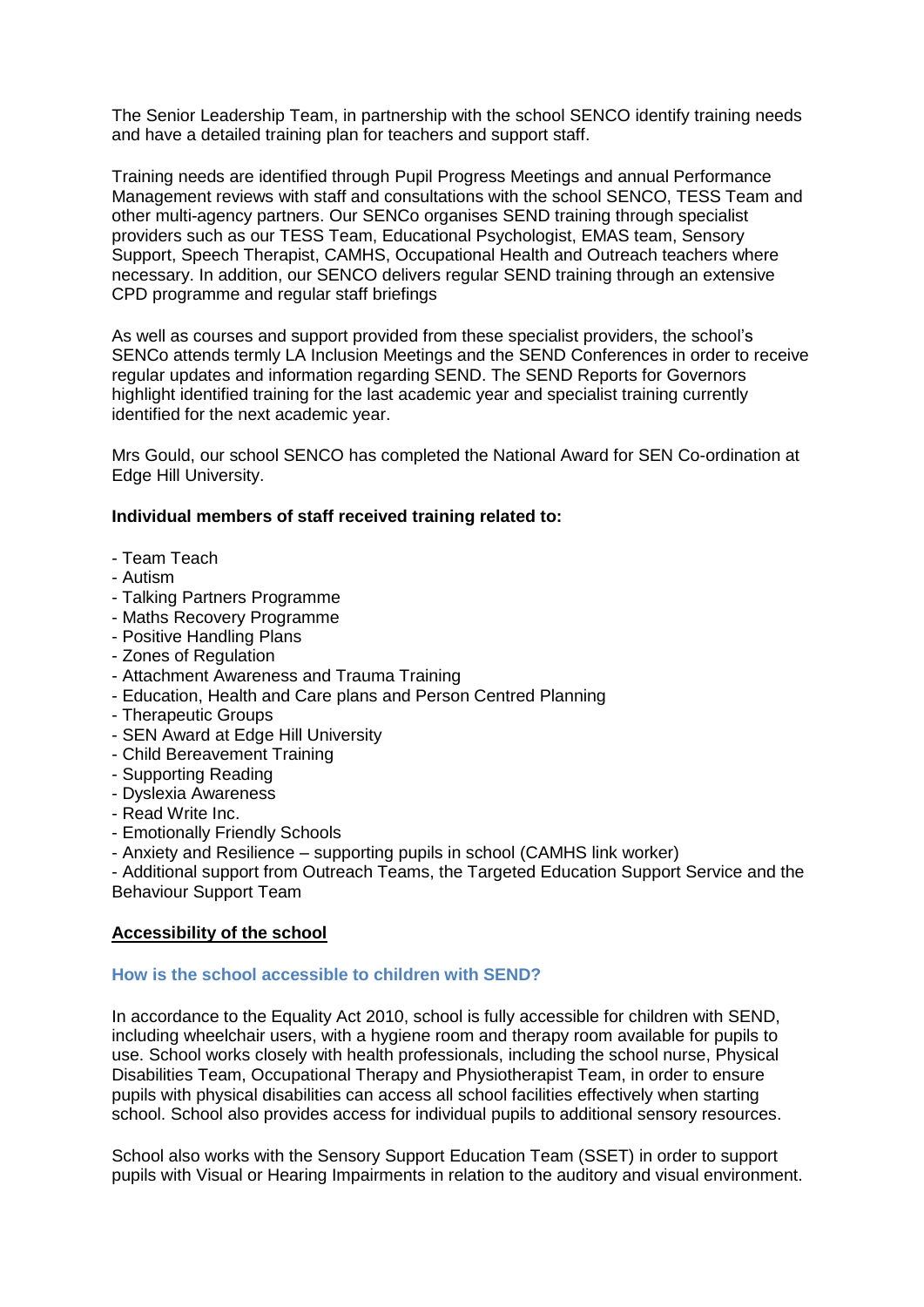The EMAS team can also provide support for pupil and parents whose first language is not English to help school communicate with parents and provide additional support in school.

Further information is available in the school Accessibility Plan and Equality Plan, which can be found on the school website.

#### **Inclusion**

**How will the school ensure that my child will be included in all activities at school, after school clubs and on school trips?** 

#### **Equality and Accessibility Plan**

The school has an equality and accessibility plan in place which is reviewed yearly and new targets are set where appropriate. By having this plan, we hope to-

- increase the extent to which disabled pupils and staff can participate in school life and the school curriculum

- ensure the environment is accessible in order for pupils and staff to take advantage of education and associated services

- ensure the school environment will accommodate disabled staff, parents and visitors to the school

All pupils with SEND are encouraged to participate in all school activities. For example, they are allocated responsibilities around the school on an equal basis and may join the School's Council and Eco Committee and become Playleaders. Access to after school clubs is provided as of right and support is provided to ensure equal access. We make it a requirement that any independent provider of after-school clubs must cater for pupils with SEND. School trips are accompanied by a high ratio of adults to children and additional risk assessments are completed for individual pupils where needed. Specialist transport is engaged where necessary. Parents/carers are invited to accompany school trips and may be asked to plan visits with school staff.

School seeks advice and support where needed from the Physical Disabilities Outreach Team who have previously supported staff in developing Sports Day events and Physical Education activities and lesson planning to ensure appropriate provision for children with a physical disability. An Inclusive Health Check is completed on an annual basis as part of the school's School Games application.

#### **Starting or changing schools (Transitions), including school's admission arrangements for pupils with SEN or disabilities**

#### **How will the school support my child to change classes and/or move on to a new school when they reach the appropriate stage(s)?**

Careful consideration is given to preparing pupils with SEND for transition at all stages.

As soon as we are notified that a pupil with SEND is joining our school, initial contact is made with the setting previously attended and with the parents. School holds transition meetings with pre-school providers to share relevant information. Home Visits are made by Reception staff to all parents and pupils and additional meetings are arranged prior to starting school or early in the Autumn Term for new Reception pupils with additional needs. Where appropriate other agencies or teams working with our new pupils will be invited to these meetings and Individual Health Care Plans may be created. Where parents feel additional support would be beneficial, school will offer support through Wigan's Start Well services, Embrace and Early Help Reviews.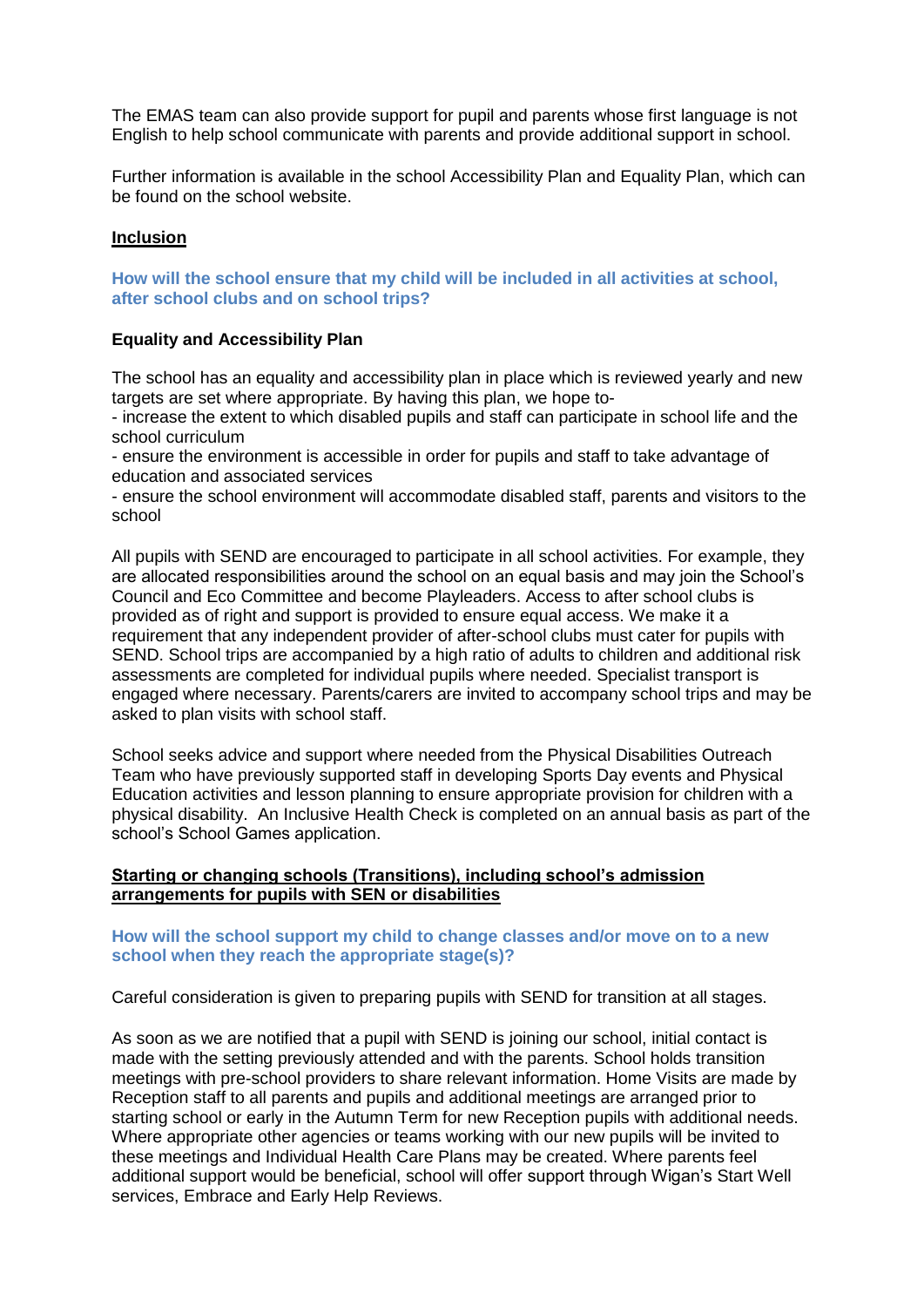Before your child starts school in Reception, we hold a series of INSPIRE sessions where parents and children will have the opportunity to take part in a number of activities with school. Parents are also invited to the new Reception intake meeting, held in the Summer term before they start school.

All class teachers are available for meetings in the Autumn Term to support the transition to a new class. When pupils are changing classes or moving to another school, teachers and school SENCOs liaise together and with parents/carers, sharing information and preparing the pupil well in advance of the move. All pupils have an opportunity to meet their new class teachers in the Summer Term before moving to a new year group in September. More vulnerable pupils, who benefit from additional transitional work, complete a detailed booklet and visit their new classroom and class teacher more regularly in the Summer Term to support their transition.

In Year 5 and 6, the transfer options are explained to parents/carers and they have the opportunity to visit secondary schools before making a decision and expressing a preference. Teachers and the SEND Team will pay particular attention to preparing pupils with SEND for transfer to secondary school, addressing both the learning and the well-being concerns that may arise. The SENCO meets with high school SENCOs in the Summer Term regarding transition for SEND pupils to ensure all pupils' needs are addressed. Additional transition visits and meetings will be held where appropriate to support the transition of more vulnerable pupils. Where further support for families and pupils during transition would be beneficial, school will offer support through Wigan's Start Well and Outreach services.

## **How are the school's resources allocated and matched to children with special educational needs?**

The school receives a special educational budget which is allocated to support pupils with special educational needs. The SENCO, in consultation with the Head Teacher, will make a decision about how these resources are used to support children with additional needs. School receives funding for individual pupils to provide teaching assistants for pupils with EHC Plans. School also provides additional SEND resources, teaching assistants and SEND teaching provision through the special educational budget.

#### **What provision has been made for the treatment of complaints?**

We will always ensure that we can provide the absolute best in support, intervention and care. However, where a conflict or complaint arises, we follow a resolution procedure outlined in the 'Complaints Policy Document'.

Parents or children who are dissatisfied with any aspect of the special needs support offered should make their complaints:

- In the first instance to the Head teacher.
- If a parent is still unhappy, she/he can put her/his complaint in writing to the Chair of the Governing Body (in line with the Complaints Policy).
- Further appeal can be made to the Local Authority.

## **Who can I contact for further information?**

If you are interesting in your child joining Lowton West and would like to visit or discuss your child's needs further please contact the school office to make an appointment. A member of